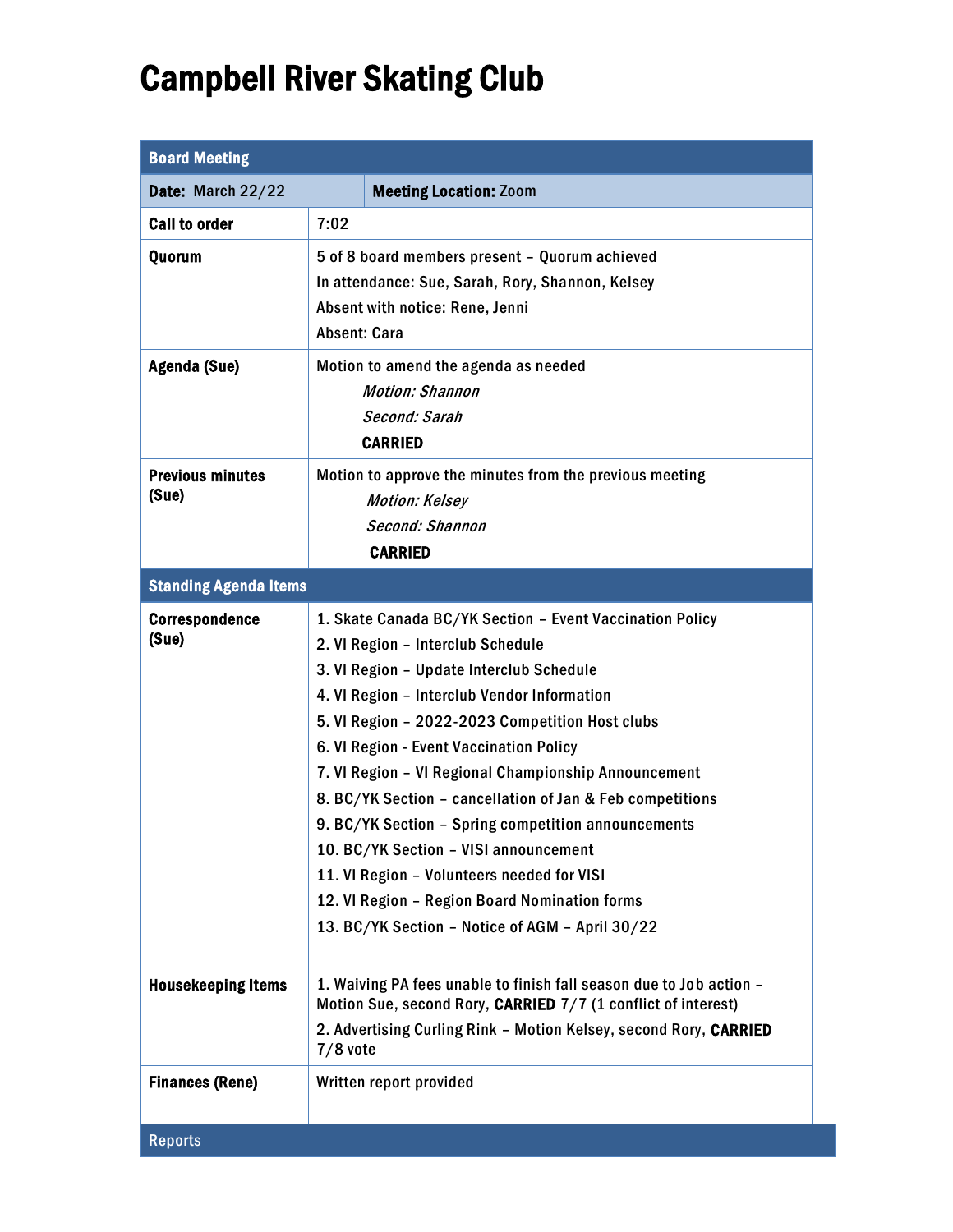## Campbell River Skating Club

| <b>President (Sue)</b>                                                                              | Written report provided.                                                                                                                                                                                                                                                                                                                                                                                                                                                                                                                                                                                                                                                                                                                       |                                                                         |  |  |  |
|-----------------------------------------------------------------------------------------------------|------------------------------------------------------------------------------------------------------------------------------------------------------------------------------------------------------------------------------------------------------------------------------------------------------------------------------------------------------------------------------------------------------------------------------------------------------------------------------------------------------------------------------------------------------------------------------------------------------------------------------------------------------------------------------------------------------------------------------------------------|-------------------------------------------------------------------------|--|--|--|
| <b>Registrar / Secretary (Sarah)</b>                                                                | No report provided                                                                                                                                                                                                                                                                                                                                                                                                                                                                                                                                                                                                                                                                                                                             |                                                                         |  |  |  |
| <b>Assessment Coordinator</b><br>(Shannon)                                                          | No report provided                                                                                                                                                                                                                                                                                                                                                                                                                                                                                                                                                                                                                                                                                                                             |                                                                         |  |  |  |
| <b>Director of Programs (Rory)</b>                                                                  | Written report provided                                                                                                                                                                                                                                                                                                                                                                                                                                                                                                                                                                                                                                                                                                                        |                                                                         |  |  |  |
| Motion to accept reports as presented<br><b>Motion: Shannon</b><br>Second: Kelsey<br><b>CARRIED</b> |                                                                                                                                                                                                                                                                                                                                                                                                                                                                                                                                                                                                                                                                                                                                                |                                                                         |  |  |  |
| <b>Action Items From Previous Meeting(s)</b>                                                        |                                                                                                                                                                                                                                                                                                                                                                                                                                                                                                                                                                                                                                                                                                                                                |                                                                         |  |  |  |
| N/A<br>N/A                                                                                          |                                                                                                                                                                                                                                                                                                                                                                                                                                                                                                                                                                                                                                                                                                                                                |                                                                         |  |  |  |
|                                                                                                     |                                                                                                                                                                                                                                                                                                                                                                                                                                                                                                                                                                                                                                                                                                                                                |                                                                         |  |  |  |
| <b>New Items</b>                                                                                    |                                                                                                                                                                                                                                                                                                                                                                                                                                                                                                                                                                                                                                                                                                                                                |                                                                         |  |  |  |
| <b>Facebook marketing (Rory)</b>                                                                    | Rory said that the boosting of Facebook<br>promotional posts seems to be resulting in<br>additional registrations. He requested that we<br>increase the monthly boost amount from \$50 -<br>\$100.                                                                                                                                                                                                                                                                                                                                                                                                                                                                                                                                             | Motion:<br><b>Shannon</b><br>Second:<br><b>Kelsey</b><br><b>CARRIED</b> |  |  |  |
| <b>Payment methods (Sarah)</b>                                                                      | Sarah described the problems we are having<br>with members who choose the 'etransfer' option<br>for payment not following through. Eliminating<br>'etransfer' as an option does not appear feasible<br>right now.<br>Payment methods discussion (will we be<br>researching Visa Debit or the other options to<br>promote registration ease and lesson volunteer<br>workload in the long term<br>Sarah will be changing the policy in Uplifter to<br>indicate that payments must be made<br>immediately. Members who don't pay during that<br>time frame will receive an email 24 hours after<br>registration and will be given an additional 24<br>hours to pay. After that 24 hours lapses, their<br>skater will be removed from the program. |                                                                         |  |  |  |
|                                                                                                     |                                                                                                                                                                                                                                                                                                                                                                                                                                                                                                                                                                                                                                                                                                                                                |                                                                         |  |  |  |